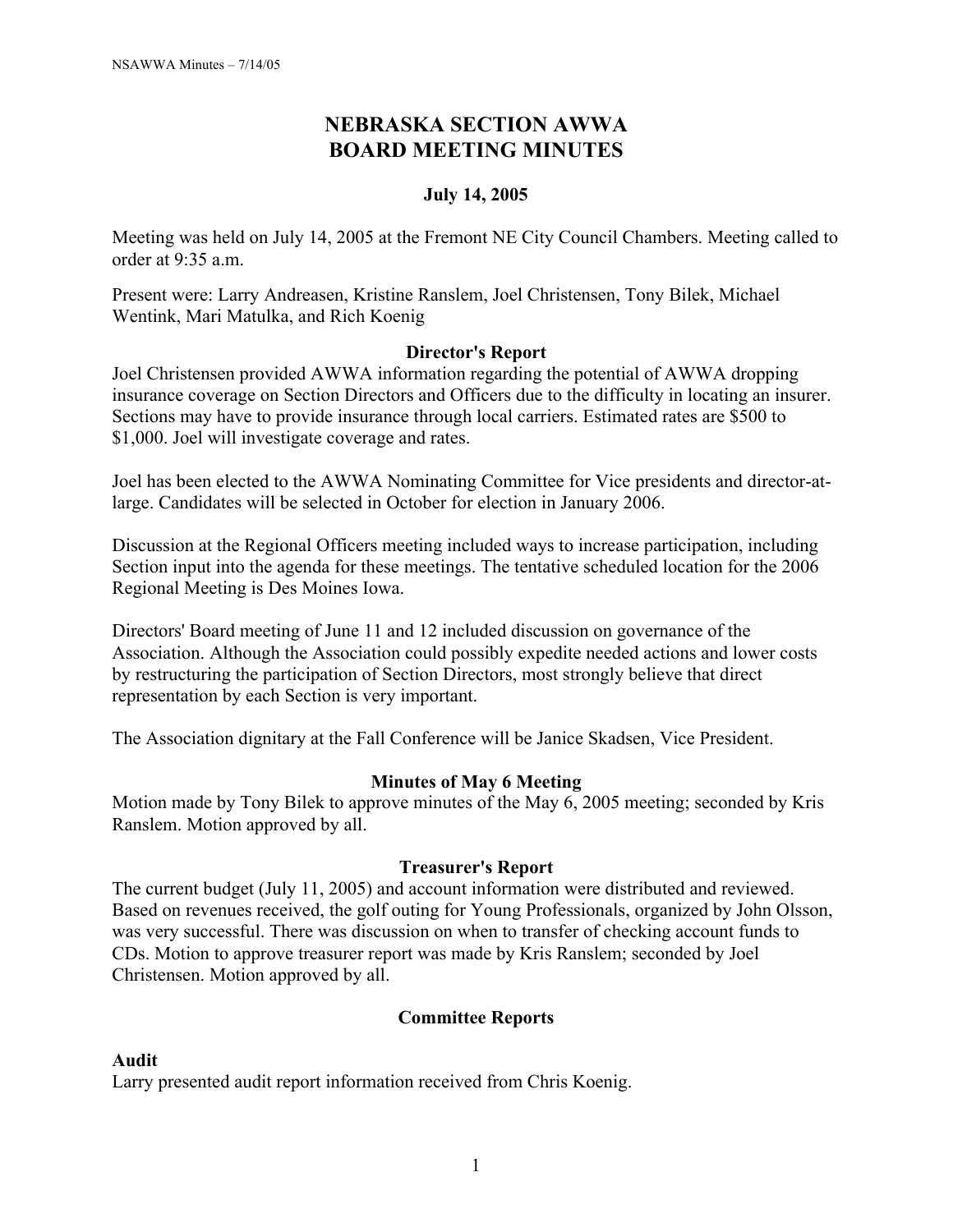## **Awards**

Mike Wentink reported that Steve Kelley and committee might present up to six Water Industry Service Awards (WISA) at the Fall Conference. Ten candidates were nominated; the extension of the date for receipt of candidates resulted in a good number to choose from. Steve and committee are meeting to review these and make selections on July 14, 2005.

## **Budget**

No report.

### **Cross-Connections**

The four joint NSAWWA/LoNM cross-connection control workshops are developed and ready to go.

## **Education**

Mike Wentink presented the tentative Pre-Conference agenda for November 7. This year the Preconference is provided by the Nebraska Training Coalition.

Agenda development is underway for the Joint LoNM/NSAWWA Fall and Winter Seminars.

NSAWWA will participate and sponsor the November 3 Teleconference. The topic is "The Shrinking Workforce: Hype or Crisis?" Chuck Thomerson has mailed the paperwork for the Section's participation, and will be coordinating the teleconference arrangements as he did for the March teleconference.

Bruce Dvorak is working with NeRWA to secure arrangements for transfer of the Section Library educational materials to the NeRWA office in Wahoo.

## **Fall Conference**

Tony Bilek reported the Fall Conference development is progressing. Brief bios of speakers need to be provided to Mike Wentink for the continuing education hour assignment process. Discussion occurred on the conference theme. Suggestions include "The Value of Water" and others. National AWWA Vice-President Janice Skadsen will be the speaker for the opening session. She is the water quality manager for the City of Ann Arbor, MI.

## **Fuller Award**

Joel Christensen reported that a Fuller Award winner has been selected.

## **MAC**

Tony Bilek reported that our increase in exhibit fees at the Fall Conference still presents a bargain for exhibitors when compared to other similar events. The fee this year is \$450.

### **Membership**

The NSAWWA received a membership retention award.

## **Nominations**

No report.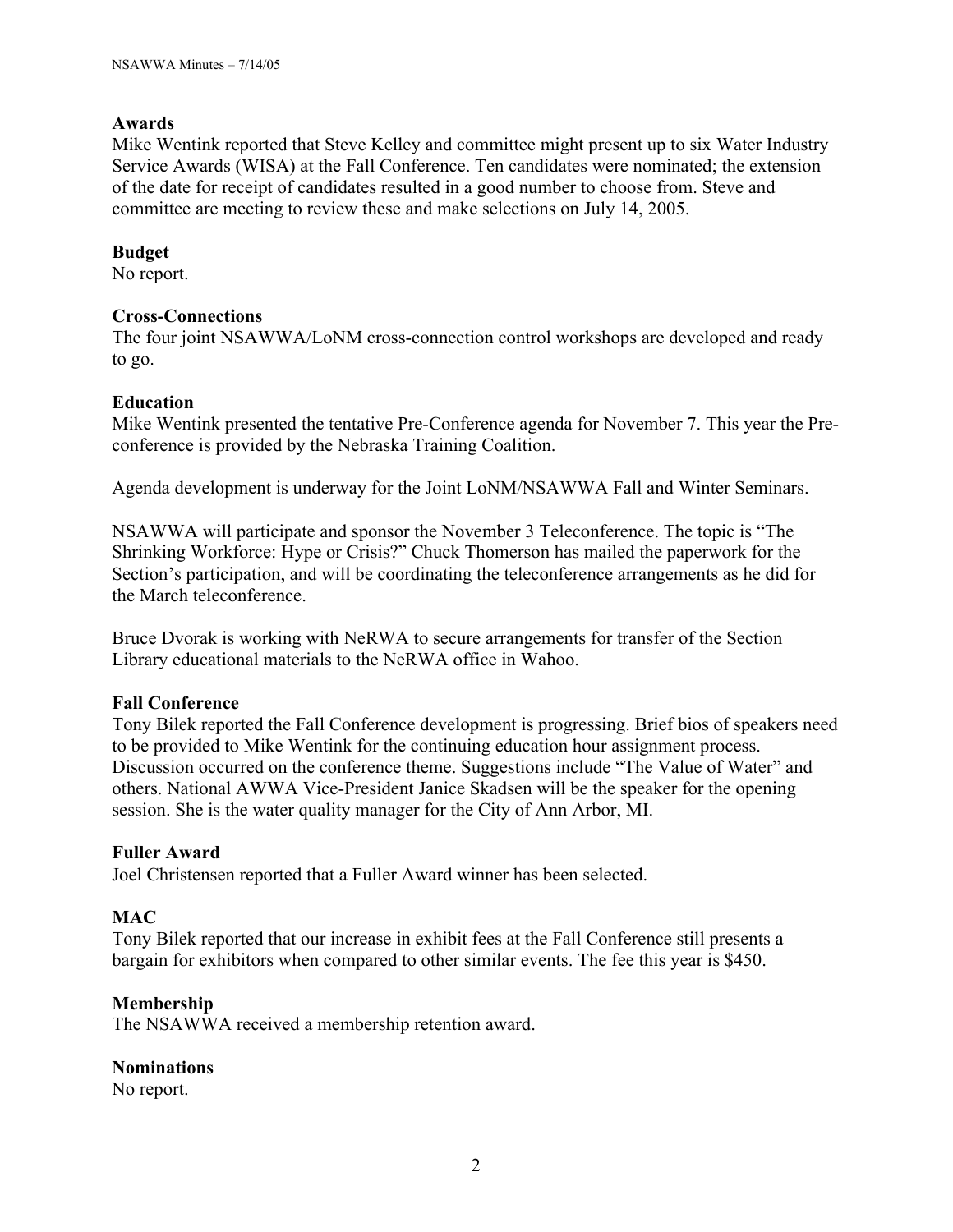### **Public Information**

No report.

#### **Publications**

Mari Matulka reported the deadline for material inclusion in the next issue of *Wise Water Words* is August 1. Get your information to Mari. She is promoting advertising space in the next Section Directory to potential advertisers.

### **Research**

Bruce Dvorak will have a report in the next *Wise Water Words*.

**Safety**

No report.

### **Scholarships**

Larry Andreasen requested that the NHHS R&L Drinking Water Program gave him a list of possible scholarship candidates for the Fall Conference. There was discussion on the twopercent scholarship eligibility for the Section Top Ops competitors at the national conference. Larry will confer with Lynn Wegehaupt.

**Small Systems**

No report.

**Student Activities** No Report.

### **Water for People**

Joel Christensen discussed the report submitted by Glenn Dostal. NSAWWA WFP Committee provided Omaha Steaks "Festival Gift Package" for the silent auction held at the national conference. The item brought \$225 and the item was delivered to the winner in New York City.

National WFP requests that Sections distribute wristbands for sale at \$5 each for the next two months and submit the proceeds to National WFP. Discussion by Officers, and recommendation by Glenn, concluded NSAWWA probably would not be capable of promoting this due to lack of any organized functions in Nebraska for the next couple of months.

### **Water Utility Council**

Information and updates are in *Wise Water Words*.

### **Young Professionals**

A municipal water treatment presentation is tentatively scheduled for Fall 2005; probable location will be at a M.U.D. Omaha facility. The P.E. review short-course scheduled for the Fall Conference is being developed.

### **Old Business**

AWWA Library materials to NeRWA – Refer to Education Committee report. Top Ops – Refer to Scholarship Committee report.